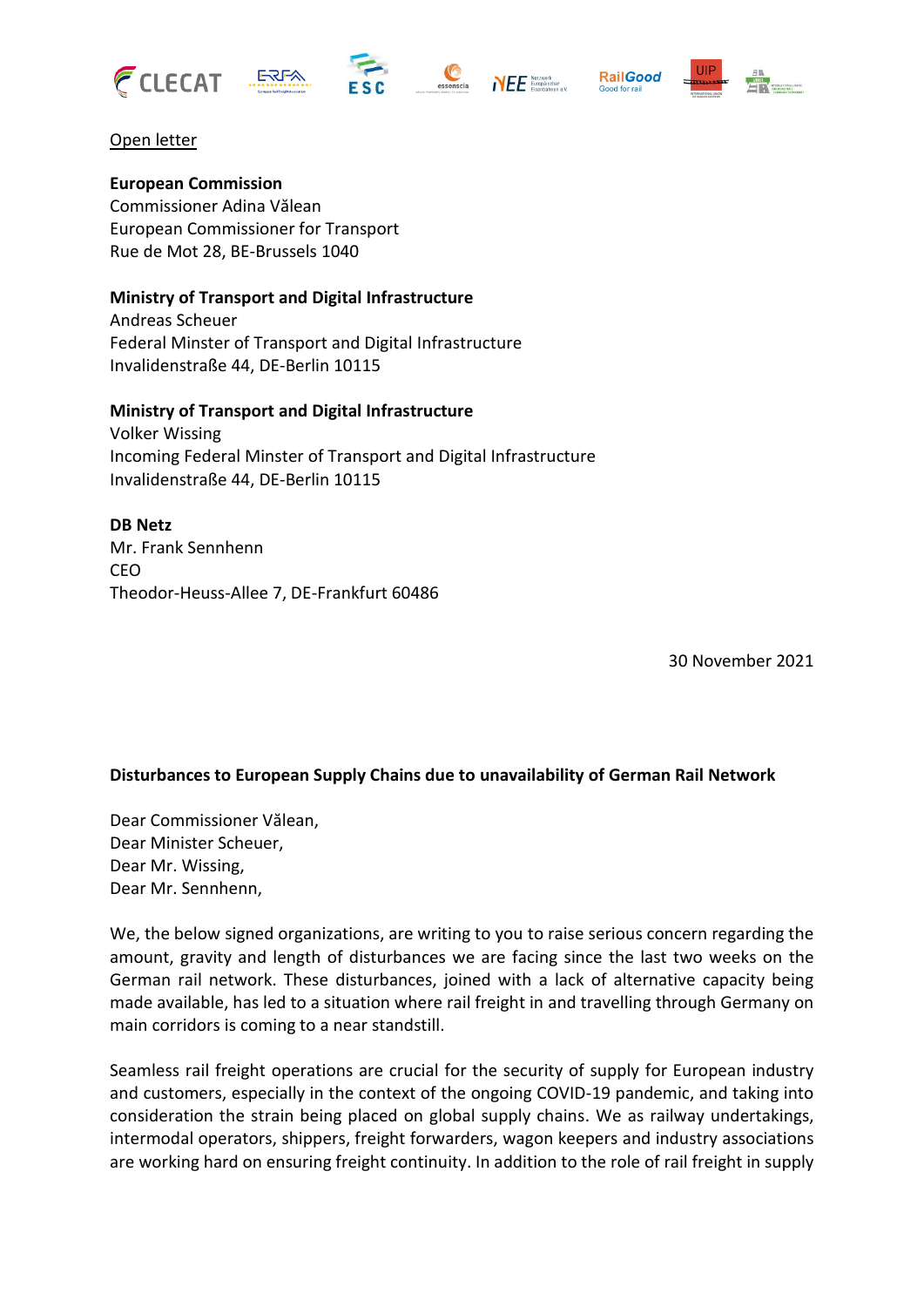chains, rail freight has to become more attractive as set out in the EU Green Deal and Sustainable and Smart Mobility Strategy and increase its market share.

Currently, very intensive construction works are ongoing on the German rail network of DB Netz as a result of a backlog of investments. However, we expect that these works are completed in a professional and perfectly planned manner, including a high level of coordination and contingency plans addressing disturbances. Over the last two weeks, we faced an unacceptable situation due to disturbances on switches, signaling boxes and nonavailability of personal of DB Netz. Many parts of the system – particularly along Rail Freight Corridor Rhine Alpine – have been unable to function efficiently and dozens of international freight trains had to be either parked and/or were heavily delayed. The problem-solving capability of DB Netz has been extremely weak – to the point that the performance of DB Netz has resulted in unnecessary bottlenecks.

This creates a problem of a European dimension. The German rail infrastructure network of DB Netz is central to European rail freight transportation. With six of the nine rail freight corridors transiting through Germany, the current situation therefore has the potential to cause significant reputational and economic damage to European rail freight. It worsens existing congestion problems in European Seaports and their hinterlands and contributes to further supply chain shortages.

The situation for EU rail freight is critical and immediate action of DB and DB Netz is needed. In order to ensure the good functioning of rail freight supply chains, the below associations request the following actions are taken as soon as possible:

- Better coordination at international level between the various infrastructure managers for the planning of major works and construction site planning. The tendency to split construction works in smaller pieces leads to a less integrated view and less international coordination;
- Equal rights for freight and passenger train in the planning phase regarding restrictions and capacity loss. Cost-benefit analysis including the possible loss of transport capacity;
- A "freight reset procedure" should be adopted under which using additional train paths provided during the weekends – operators of regular freight trains can remedy the delays caused during the weekday construction works and thereby catch-up to begin the new week with a clean slate;
- More intensive monitoring of construction works with the primary goal to avoid timeouts;
- Clear contingency plans (material, personnel, processes) to prepare for possible disturbances;
- Establishment of a commission which involves Railway Undertakings for the approval of works that foresee disruptions of more than 50% of the rail capacity;
- Proactive and comprehensive communication at management level in the event of serious disruptions;
- Strong commitment and priority for providing alternative capacity for international rail freight services, particularly along rail freight corridors;